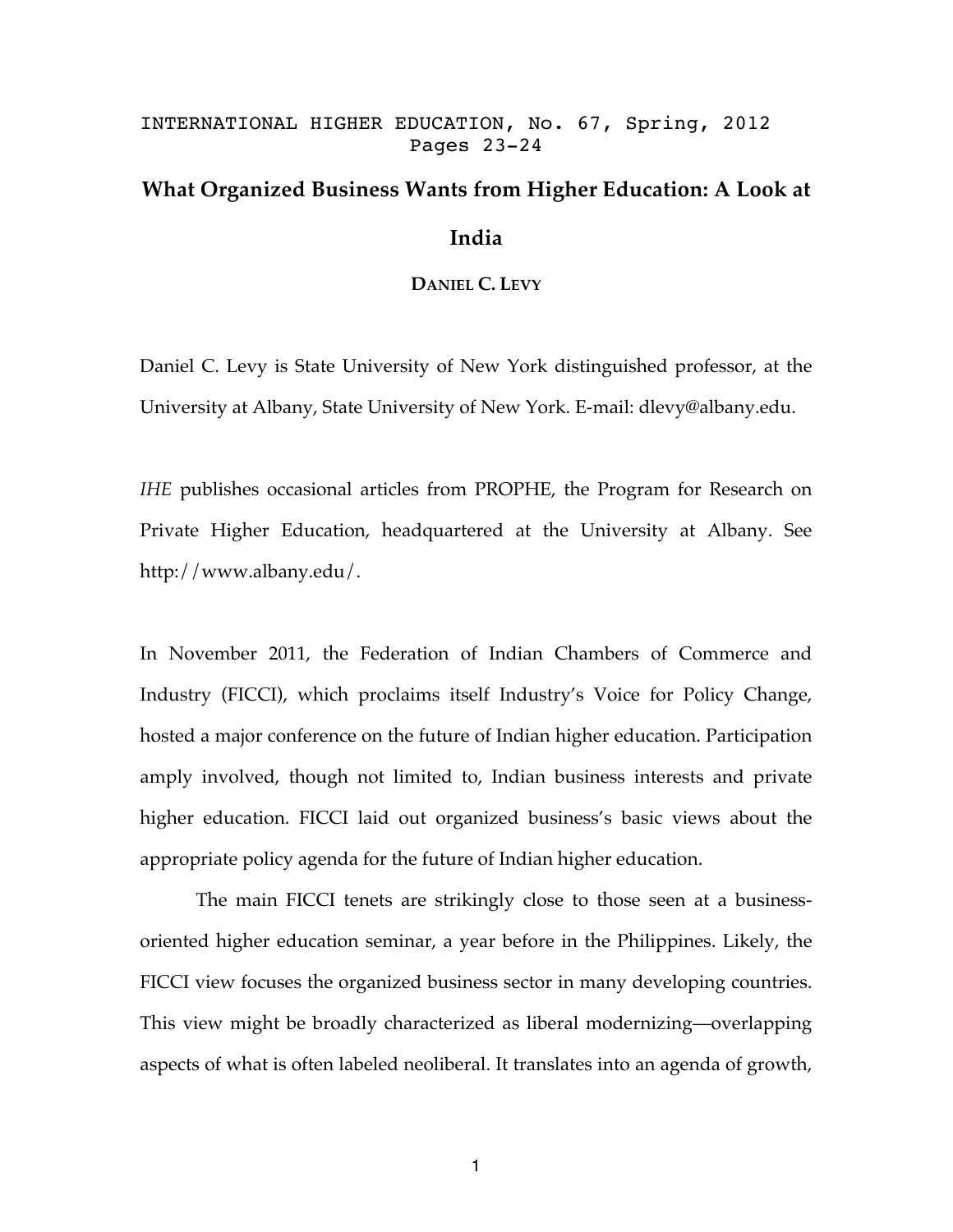priority attention to private higher education, academic modernization, and limited government regulation.

#### **GROWTH**

The business community appears as eager as public opinion for Indian higher education to expand, rapidly and greatly. Indeed expansion has been immense, with now 14.6 million students. Yet, this expansion still leaves a gross-enrollment rate of only 13.8 percent, up from 10 percent in 2000 but substantially below China's, for example. FICCI speaks approvingly of the government goal to reach 30 percent by 2020, which emphasizes the great excess of future demand over the present supply—without labeling that demand as excessive or the meeting of it as pandering to political pressures that are economically or academically injurious.

On the contrary, FICCI considers immense further growth as necessary to a knowledge economy, national development, and business interests. This growth must prominently include robust expansion of high-quality graduate education and research. FICCI laments the many size deficits in the higher education system—such as, infrastructural needs and, above all, sufficient faculty trained to meet even the present student enrollment.

## **THE PRIVATE SECTOR**

Though FICCI's pro-growth position encompasses both sectors of higher education, it gives most attention to private higher education. Amid different figures, it appears that 30 percent is a good estimate for the private sector's share of total enrollment. Of course, in countries like India and China, respectively,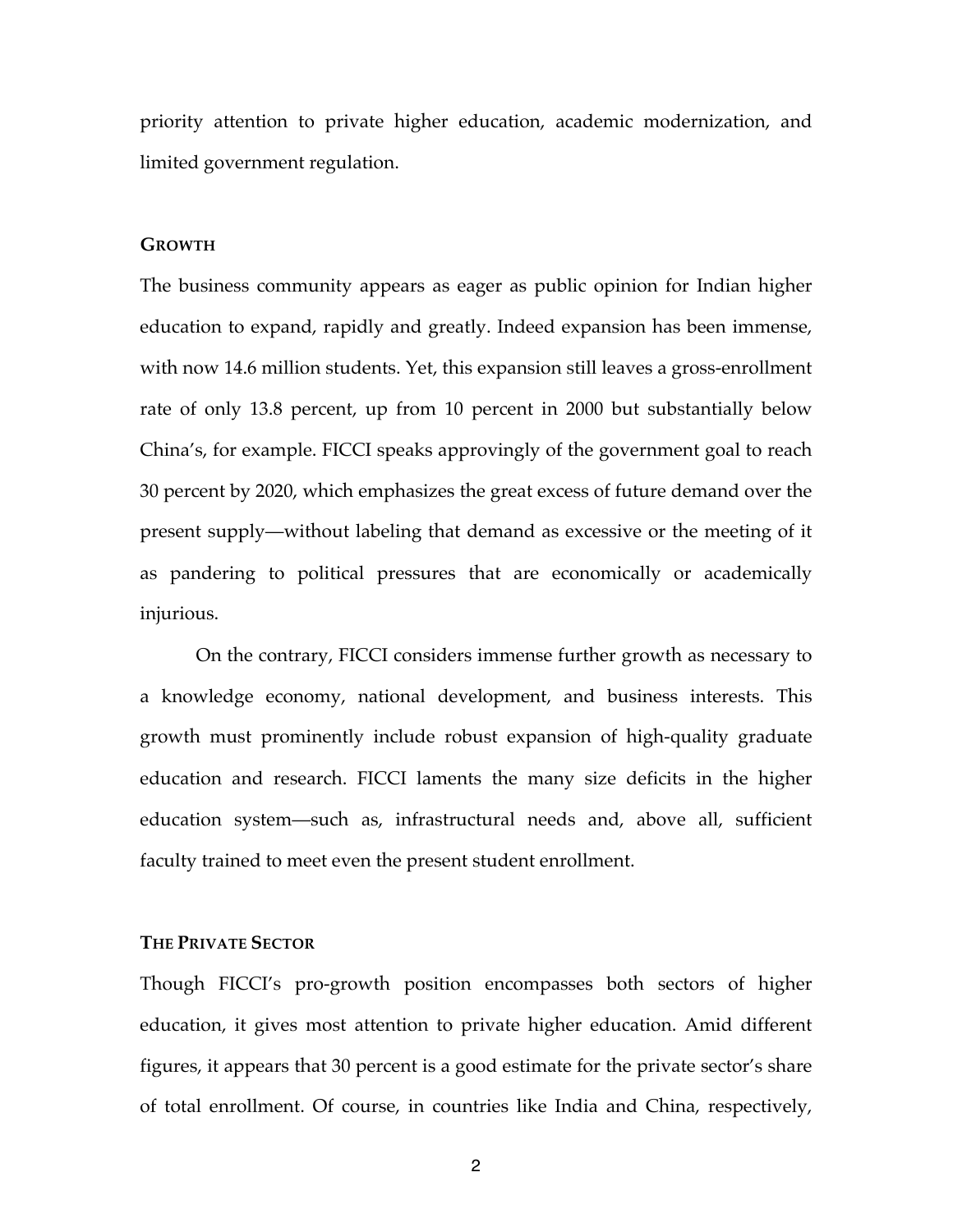private higher education's ability to hold its own proportionally or moderately expanding share is remarkable given the unprecedented public growth.

The variability of figures on private higher education is a result of multiple factors, including the lack of a centralized plan for the sector, rapid expansion, enormous diversity of institutional type, as well as overlapping categories for labeling institutions. Deemed university, professional institute, business groups (e.g., Manipal Education Group), unaided private institutions, distance education, and a diversity of international partnerships are all higher education forms that have a private higher education component. The most dramatic setting of the private sector's growth lies in professional applied fields, such as engineering and management. The majority of deemed universities are private. International partnership listings are more common in private higher education than in public higher education. The unaided private sector (without government subsidy) has enjoyed large proportional growth.

FICCI approves and promotes private higher education's explosion of various institutional types. It explicitly declares in favor of both growth within existing institutions and establishment of new institutions and varieties. FICCI particularly cheers the spread of "state private universities," established by India's state legislatures. The cheers are for their relatively high autonomy and flexibility. FICCI is enthusiastic about the growth rate: 94 percent of state private universities have been established in just the last five years.

## **ACADEMIC MODERNIZATION**

What business wants from higher education is based mainly on both sectors. Higher academic quality, relevance to the job market, and internationalization

3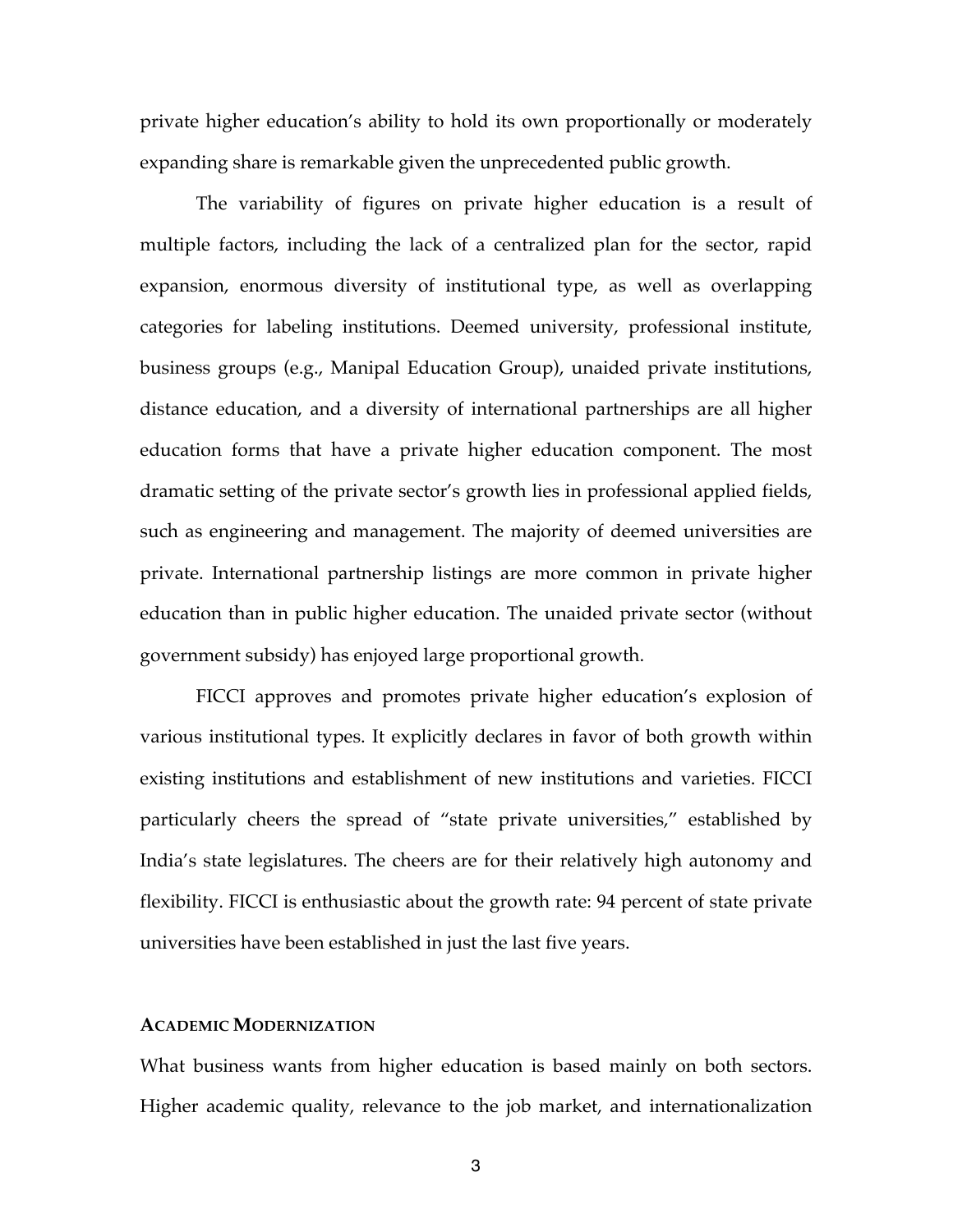are among the prime examples. However, business speaks on behalf of changes within the public sector that can be seen as partial privatization. Some of that agenda stems from business's keen, direct stake in private higher education and therefore in intersectoral issues. For example, FICCI calls for leveling the playing field by moving toward "student-side funding," whereas government money for higher education has mostly been for institutions, basically public institutions.

FICCI manifests concern over the low academic quality of many of the private institutions, often termed "demand-absorbing." Concern characterizes the view of the mind-boggling explosion to 31,324 institutions of higher education, up from 11,146 in 2001. On the other hand, most of FICCI's attention is on the upper-end of private higher education, which we can term "semi-elite." Indian organized business certainly has the global bug for its country to go further and build "world-class" universities. These would be more ample than the world-class institutes that already exist, and they would be private as well as public.

### **REGULATION**

FICCI is at pains to make clear that business is not antiregulation. The real problems of low quality and fraud are legitimate targets for government rules. Regulations promoting transparency and helping students are welcome. Keen to protect and promote private higher education, business does not want to allow bad apples to spoil the status and legitimacy of that sector in Indian higher education, overall.

But the thrust of FICCI's position on government regulations is that they must be limited. The lamentable reality is a "plethora of regulators and

4